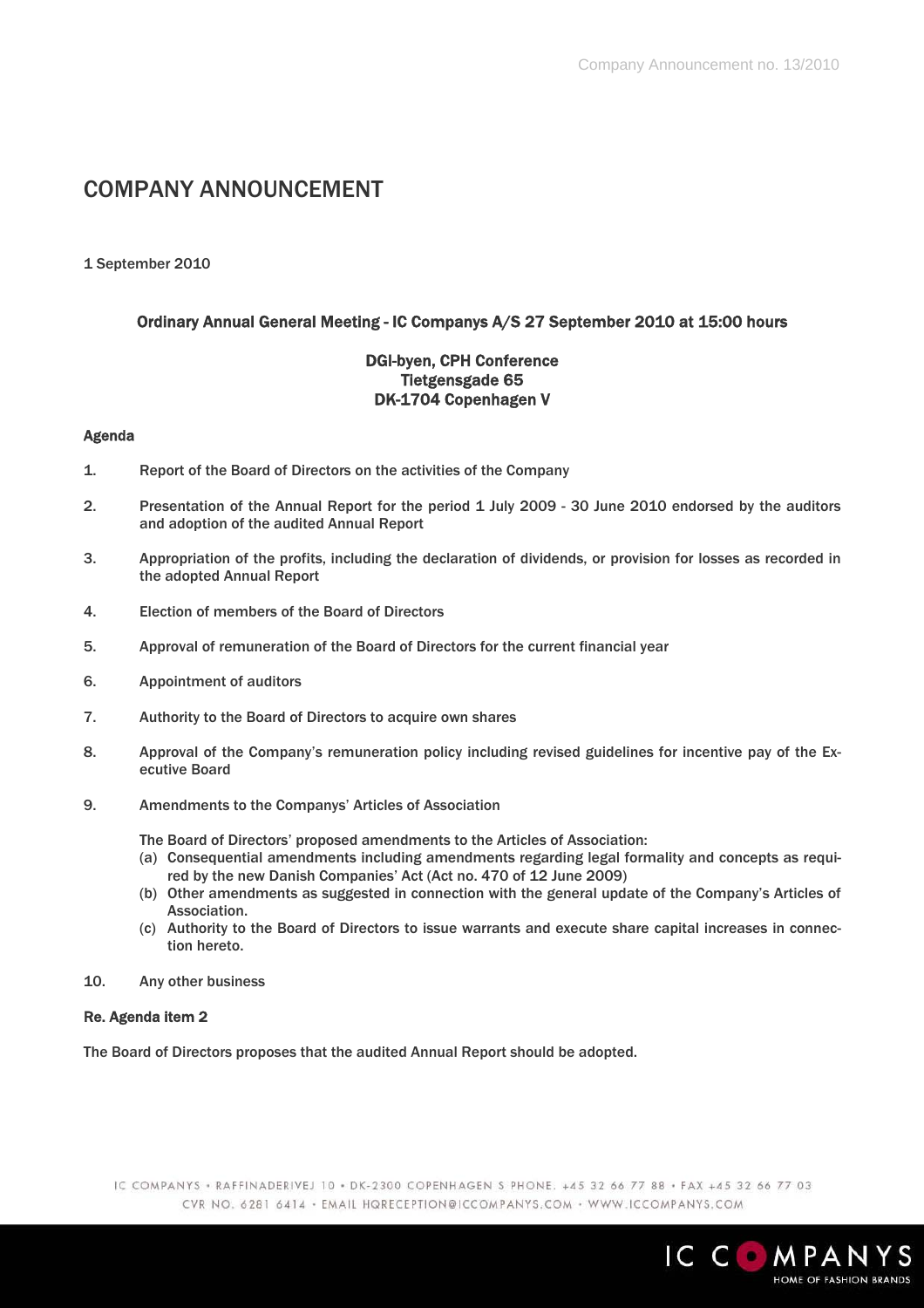# Re. Agenda item 3

The Board of Directors recommends that the profit according to the approved audited Annual Report is distributed as follows:

| Proposed dividend (DKK million)   | 69.9  |
|-----------------------------------|-------|
| Retained earnings (DKK million)   | 247.1 |
| Profit for the year (DKK million) | 317.0 |

The proposed dividend corresponds to a dividend of DKK 4.25 per ordinary share eligible for dividends.

### Re. Agenda item 4

The Board of Directors proposes that the following Board members elected at the Ordinary Annual General Meeting should be re-elected:

### Niels Martinsen (born 1948) - Chairman of the Board of Directors

As founder of InWear A/S and long-standing CEO of InWear Group A/S and subsequently IC Companys A/S, Niels Martinsen has extensive industry experience. With this background, Niels Martinsen has obtained a solid experience with the international fashion scene. Further, Niels Martinsen has experience from board committees of other companies.

- Chief Executive Officer of Friheden Invest A/S
- Chairman of the Board of Directors of A/S Sadolin Parken and Rådhusparken A/S
- Member of the Board of Directors of Friheden Invest A/S and By Malene Birger A/S
- Member of the Board of Directors since 2001
- Considered to be a dependent member of the board of Directors

### Henrik Heideby (born 1949) - Deputy Chairman

Henrik Heideby has extensive national and international management experience as Chief Executive Officer of PFA Pension and previously in Alfred Berg Bank and FIH. With this background, Henrik Heideby also has experience with financing and risk management. Further, Henrik Heideby also has experience from board committees of other companies.

- Group Chief Executive Officer of PFA Holding and PFA Pension
- Chairman of the Board of Directors of Hamton Gruppen
- Member of the Board of Directors of Letpension Holding A/S and affiliated companies C.P. Dyvig & Co. A/S and VP Securities A/S
- Member of the Board of Directors since 2005
- Considered to be an independent member of the Board of Directors

### Ole Wengel (born 1949) - Deputy Chairman

As former Director of Corporate Affairs of InWear Group A/S, Ole Wengel has experience in the management of a major fashion company and the international fashion scene. Through his many years in the Group, he further has an extensive insight into and knowledge of the Company.

- Member of the Board of Directors since 2003
- Considered to be an independent member of the Board of Directors

### Per Bank (born 1967)

Per Bank has an extensive national and international management experience through, among others, his current position as CEO of Tesco Stores Ltd. Hungary, and previously as Group CEO of Coop Denmark and Coop Norden A/S. With this background, Per Bank has an extensive knowledge of and experience within European retail. Further, Per Bank also has experience from board committees of other companies.

- Chief Executive Officer of Tesco Stores Ltd. Hungary
- Member of the Board of Directors since 2008
- Considered to be an independent member of the Board of Directors

Page 2 of 13

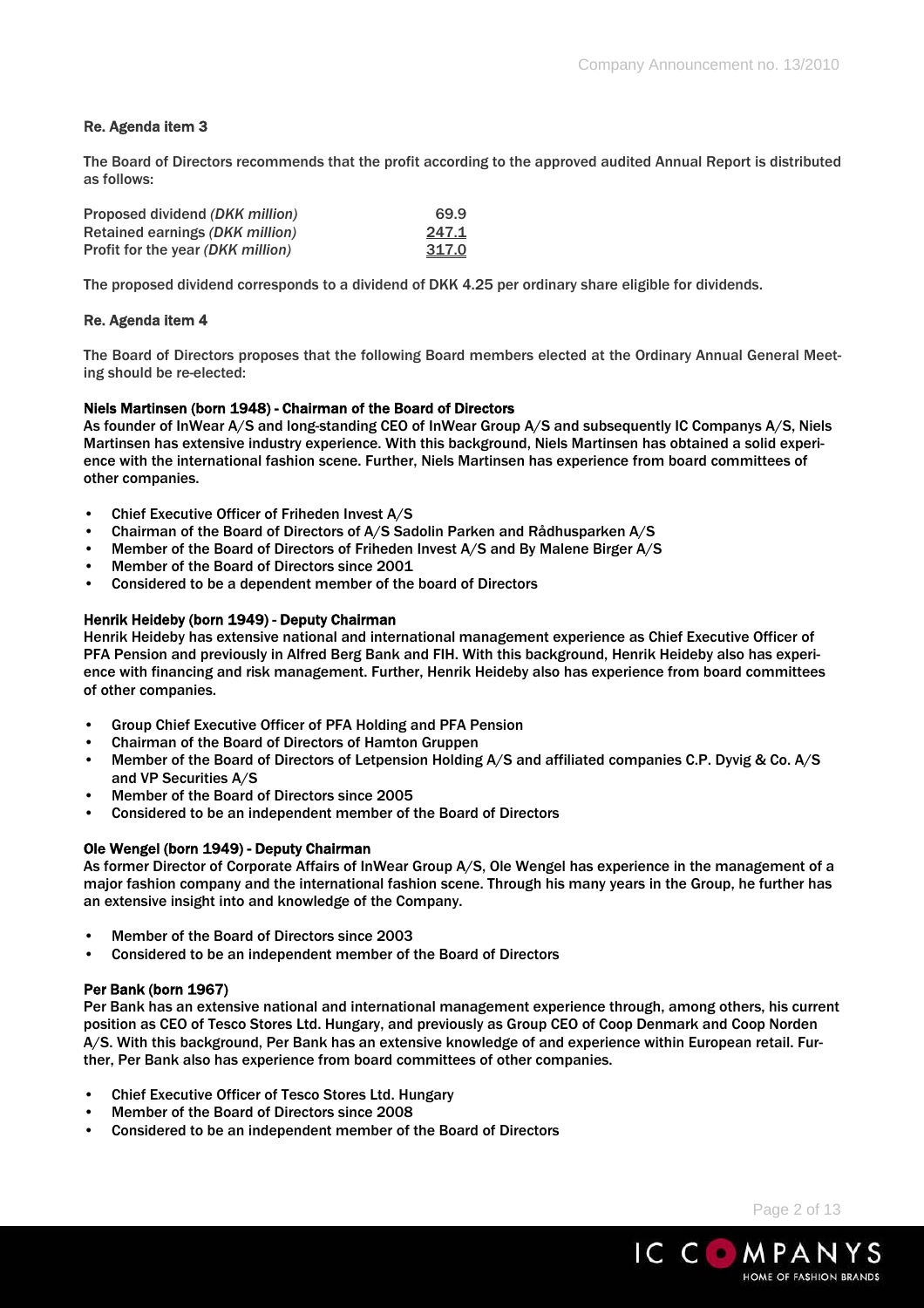### Anders Colding Friis (born 1963)

Anders Colding Friis has an extensive national and international management experience as Chief Executive Officer of Scandinavian Tobacco Group. Further, Anders Colding Friis also has experience from board committees of other companies.

- Chief Executive Officer of Scandinavian Tobacco Group A/S
- Chairman of the Board of Directors of Dagrofa A/S, Monberg & Thorsen A/S and Dyrup A/S
- Member of the Board of Directors since 2005
- Considered to be an independent member of the Board of Directors

### Re. Agenda item 5

The Board of Directors proposes that the remuneration to the Board of Directors for the current financial year will be DKK 1,975,000, of which DKK 150,000 constitutes separate remuneration to the Audit Committee.

The proposed remuneration is equal to the remuneration paid to the Board of Directors during the financial year 2009/10.

### Re. Agenda item 6

The Board of Directors proposes that Deloitte Statsautoriseret Revisionsaktieselskab should be reappointed.

### Re. Agenda item 7

The Board of Directors proposes that the Board of Directors should be authorised for the period until the next Ordinary Annual General Meeting to allow the Company to acquire own shares representing up to 10% of the share capital and at a price deviating by no more than 10% from the listed price at the time of the acquisition.

### Re. Agenda item 8

The Board of Directors proposes that the Ordinary Annual General Meeting approves the enclosed "Remuneration policy" and the enclosed revised "Guidelines for incentive pay of the Executive Board of IC Companys".

### Re. Agenda item 9

The Board of Directors proposes a number of amendments to the Company's Articles of Association as a consequence of the enactment of the new Danish Companies' Act (Act no. 470 of 12 June 2009). The amendments under agenda item 9 (a) are consequential amendments as required pursuant to the new Danish Companies' Act. Agenda item 9 (b) constitutes other amendments which the Board of Directors proposes adopted in order to make better use of the opportunities arising as a consequence of implementation of the new Danish Companies Act as well as amendments proposed in connection with a general update of the Articles of Association. Agenda item 9 (c) contains a proposed resolution to grant authority to the Board of Directors.

The following amendments to the Articles of Association are proposed:

### a) Consequential amendments including amendments regarding legal formality and concepts as required by the new Danish Companies Act:

### (i) Notice of General Meeting

It is proposed to amend article 8, paragraph 3 (provided that all proposed resolutions are adopted; article 7, paragraph 3) so that the notice convening the General Meeting is not less than three weeks and not more than five weeks notice before the General Meeting. Furthermore, it is proposed to amend the mentioned paragraph as stated in the Agenda item 9 (b) (ii).

### (ii) Information regarding the General Meeting

It is proposed to amend article 8, paragraph 6 (provided that all proposed resolutions are adopted; article 7, paragraph 6) in order to comply with the requirements laid down by the Danish Companies Act concerning announcement of time and date of the General Meeting, etc., as

Page 3 of 13

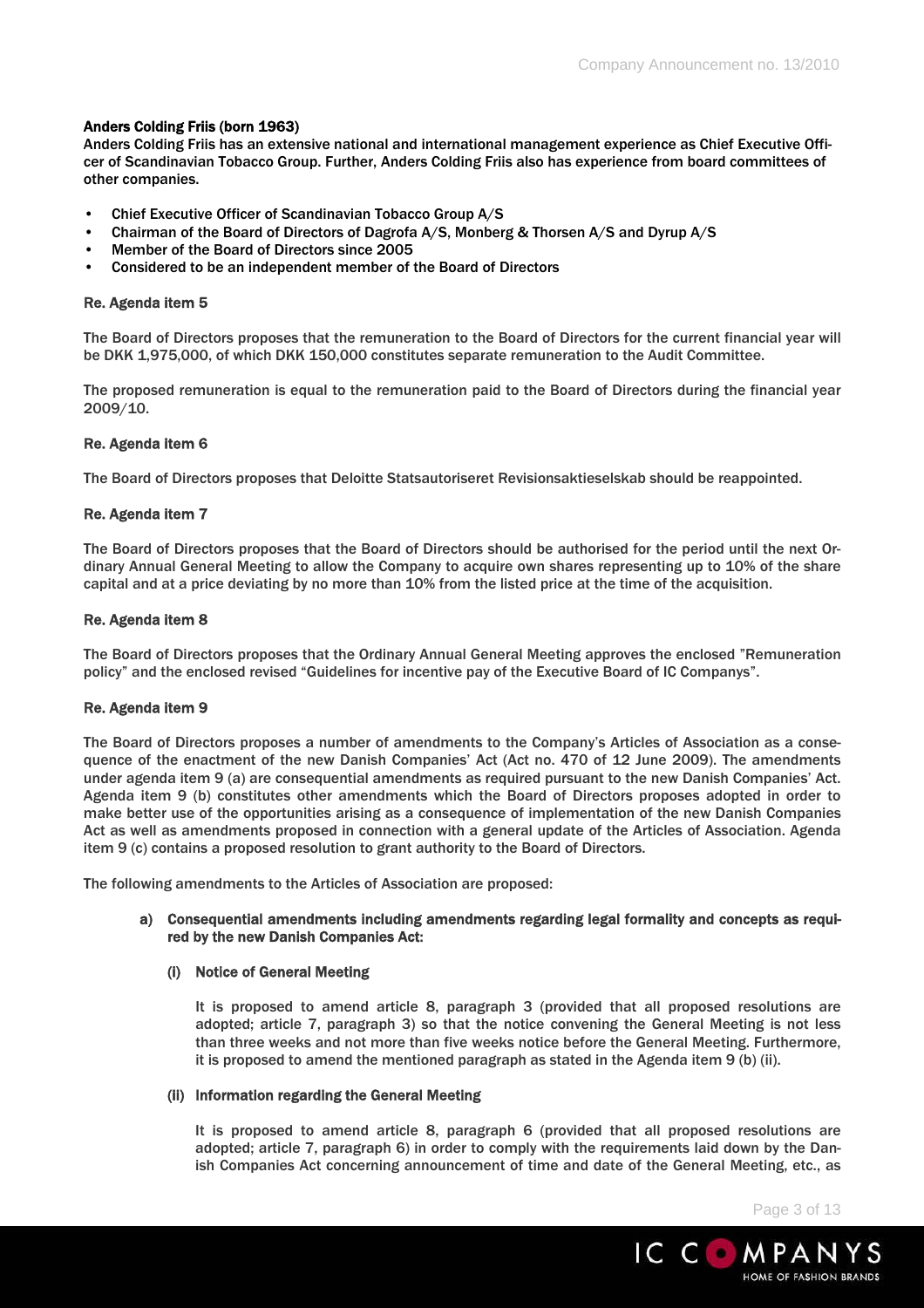well as the shareholders' right to have proposals included in the Agenda. The paragraph will thus read as follows:

*"Not later than eight weeks before the Ordinary Annual General Meeting, the Company shall announce the date of the General Meeting as well as the deadline for receipt of proposals to be included in the Agenda. Any shareholder has the right to have their proposals included in Agenda for the Ordinary Annual General Meeting if the said shareholder submits such proposal in writing to the Company not later than six weeks before the General Meeting."* 

### (iii) Content of the notice

It is proposed to specify in article 8, paragraph 8 (provided that all proposed resolutions are adopted; article 7, paragraph 8) in which circumstances the notice shall set out the main contents of the proposed resolutions for amendment of the Articles of Association, cf. section 96, subsection 2 of the Danish Companies Act. The paragraph will thus read as follows:

*"Should the proposed resolution be of such character as specified in section 96, subsection 2 of the Danish Companies Act, the notice shall include the main contents of the proposed resolution."* 

### (iv) Disclosure of documents on the corporate website

It is proposed to specify in article 8, paragraph 9 (provided that all proposed resolutions are adopted; article 7, paragraph 9) the information that the Company shall disclose on its corporate website pursuant to section 99 of the Danish Companies Act. At the same time it is proposed that the requirement of documents being available for inspection at the Company's registered office is deleted. The paragraph will thus read as follows:

*"Not later than three weeks before the General Meeting the Company shall disclose on its corporate website (i) the notice convening the General Meeting, (ii) the aggregate number of shares and voting rights registered at the date of the notice, (iii) the documents to be presented at the General Meeting, including the audited Annual Report in case of the Ordinary Annual General Meeting, (iv) the Agenda and the complete proposed resolutions and (v) the forms used for proxy and postal vote unless said forms are sent to the shareholders directly."* 

### (v) Extraordinary General Meeting

It is proposed to amend article 9, paragraph 2 (provided that all proposed resolutions are adopted; article 8, paragraph 2) so that shareholders holding five per cent of the share capital (as against ten per cent previously) may request that an Extraordinary General Meeting will be held. The paragraph will thus read as follows:

*"Extraordinary General Meeting shall be held when requested in writing by shareholders holding at least five per cent of the share capital."* 

### (vi) Date of registration – change of date for participating and voting at General Meetings

It is proposed to amend article 11, paragraphs 2 and 3 (provided that all proposed resolutions are adopted; article 10, paragraphs 2 and 3) so that the right to participate and vote at General Meetings is determined in proportion to the shareholders shareholdings at the date of registration, cf. section 84 of the Danish Companies Act. The paragraphs will thus read as follows:

*"A shareholder's right to participate and vote at a General Meeting shall be determined in propor*tion to the number of shares that the shareholder holds at the date of registration. The date of *registration is the day one week prior to the General Meeting.* 

*The number of shares held by each individual shareholder shall be determined on the basis of recording of shares in the Company's Register of Owners as well as any information received at the date of registration by the Company regarding ownership changes that are to be recorded in the Company's Register of Owners, but have not been entered yet."* 

Page 4 of 13

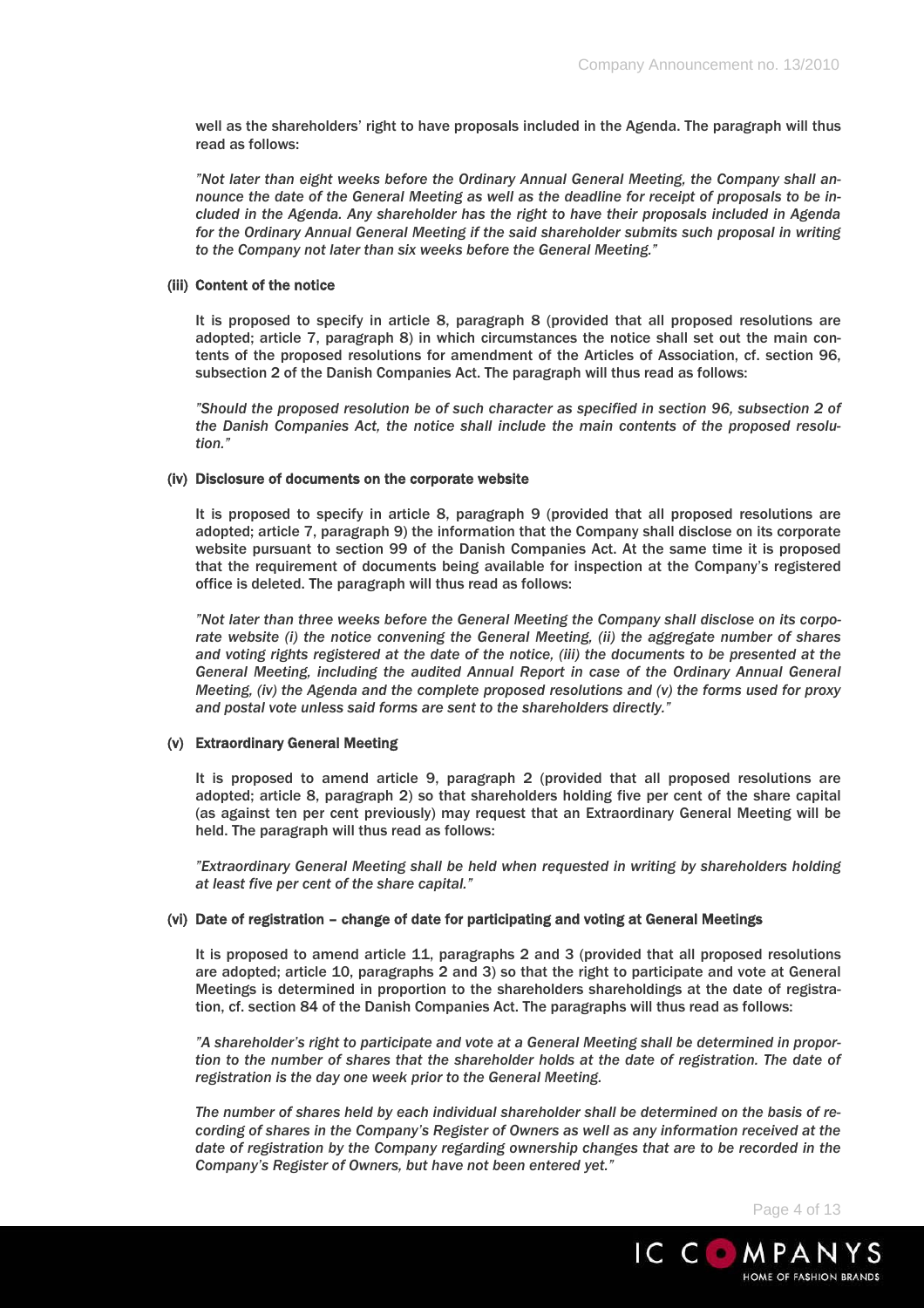### (vii) Proxy, advisors and postal vote

It is proposed to specify the rules for proxy, for participating with an advisor and for postal vote. It is proposed that the existing article 12, paragraph 2 is deleted and replaced by the following new paragraphs under article 12, paragraphs 2 and 3 (provided that all proposed resolutions are adopted; article 12, paragraphs 1 and 2):

*"Shareholders are entitled to participate in the General Meeting either in person or by a proxy holder and in both cases with an advisor. A proxy holder may vote on behalf of the shareholder provided that a written and dated proxy is presented.* 

*Shareholders may submit their vote by postal vote. The postal vote must be received by the Company no later than 10 a.m. at the day before the General Meeting. To ensure identification of the individual shareholder who exercise his/her right to vote by postal vote, the form must be duly signed by the shareholder and completed in capital or printed letters stating complete name and address. In case the shareholder is a legal entity, proper registration number (CVR) or similar identification must be clearly stated in the postal vote form."* 

#### (viii) Minutes and disclosure of the result of voting

It is proposed to specify in article 16 the requirements in respect of minutes and disclosure of the result of voting from the General Meeting. The article will thus read as follows:

*"Minutes of the proceedings of the General Meeting shall be entered into a minute book which shall be signed by the Chairman of the General Meeting. The minute book which must contain the result of the voting at the General Meeting shall be available at the corporate website no later than two weeks after the General Meeting."* 

### (ix) Editorial consequential amendments to the references and wording used in the Articles of Association as a consequence of the changed terminology of the Danish Companies Act

It is proposed to amend the Danish word *"aktiebog"* to *"ejerbog"* in article 5, paragraphs 1 and 3, the English word will thus be amended from *"Register of shareholders"* to *"Register of Owners"* (provided that all proposed resolutions are adopted; article 4, paragraphs 1 and 3).

It is proposed to amend the Danish word *"aktiebogsfører"* to *"ejerbogsfører"* in article 5, paragraph 3, there is no change in the English wording (provided that all proposed resolutions are adopted; article 4, paragraph 3).

It is proposed to amend the Danish word *"aktieselskabsloven"* to *"selskabsloven"* in article 6 (provided that all proposed resolutions are adopted; article 5) as well as in article 14, paragraph 1, there is no change in the English wording.

It is proposed to amend the reference *"the Danish Companies Act, section 69b, subsection 2"* to *"the Danish Companies Act, section 139, subsection 2"* in article 24, paragraph 5.

#### b) Other amendments:

#### (i) Registered office

It is proposed to delete the reference to the Company's registered office in article 2. At the same time it is proposed to amend the headline of articles 1 to 3 from *"Name, Registered Office and Objects"* to *"Name and Objects"*.

Articles 3 to 11 are changed into articles 2 to 10.

### (ii) Notice of General Meeting through the corporate website

In addition to the proposed resolution under Agenda item 9 (a) (i), it is proposed to amend article 7, paragraph 3 (previously article 8, paragraph 3) to allow for the notice convening a General

Page 5 of 13

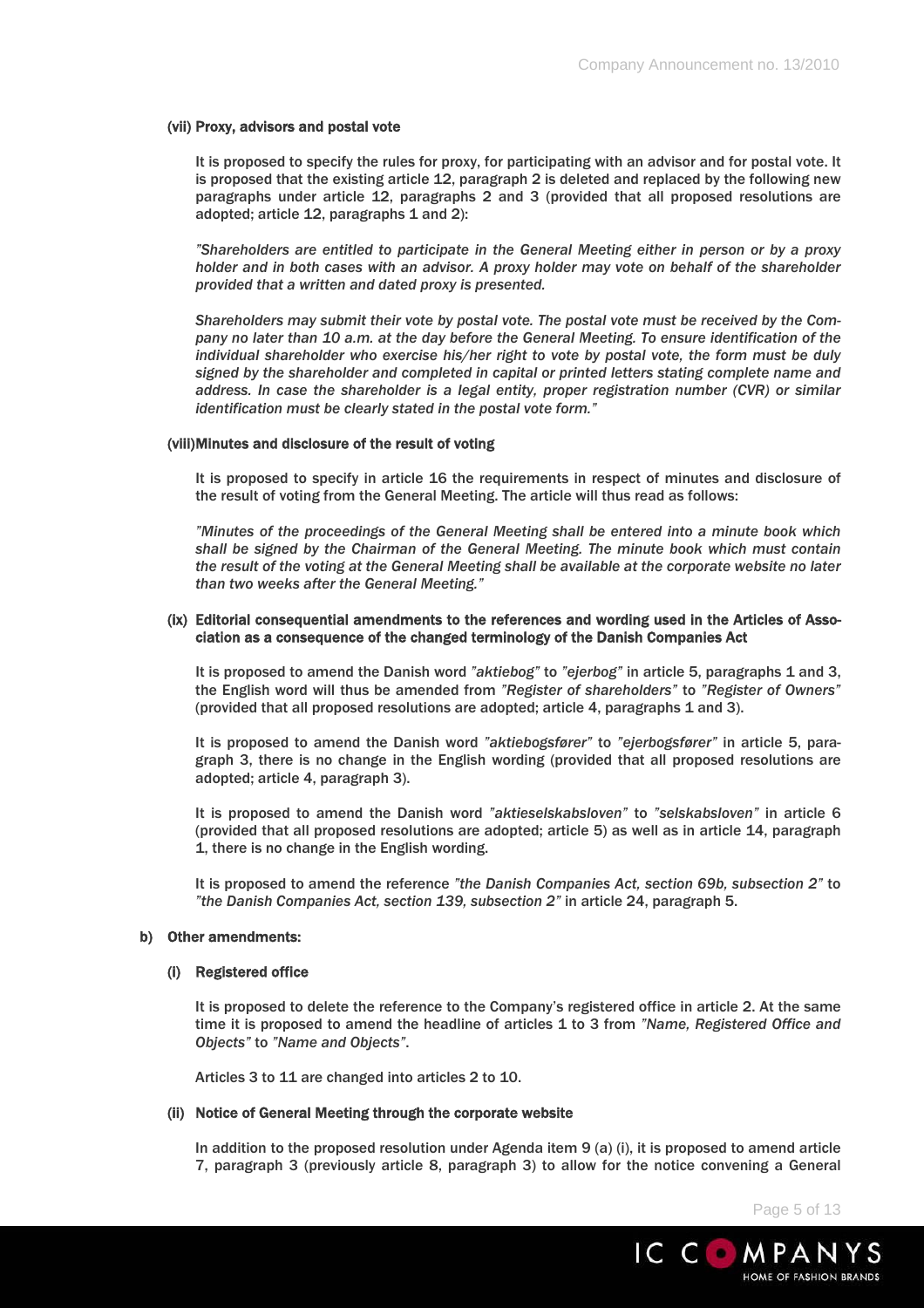Meeting to be made through the corporate website instead of through one or more national newspapers. The article will thus read as follows:

*"The notice convening the General Meeting shall be giving not less than three weeks and not more than five weeks before the General Meeting through the corporate website www.iccompanys.com."* 

### (iii) Agenda of the Ordinary Annual General Meeting

It is proposed that the remuneration of the Board of Directors for the current financial year is included as a permanent agenda item and approved at the Ordinary Annual General Meeting. The amendment is proposed to read as follows as a new agenda item 5 in article 9 (previously article 10)

*"5. Approval of remuneration of the Board of Directors for the current financial year."* 

In article 9, agenda items 5 and 6 will be changed into agenda items 6 and 7.

As a consequence of the said proposal, it is furthermore proposed to amend article 23 as follows:

*"The members of the Board of Directors shall receive an annual remuneration which is approved at the Company's Ordinary Annual General Meeting for the then current financial year."* 

### (iv) Date of registration in connection with participation of the General Meeting

It is proposed, pursuant to section 84, subsection 1 of the Danish Companies Act, to insert a registration date being no later than three days before the General Meeting for the shareholders who wish to participate in the General Meeting. The resolution is proposed to be included as a new paragraph 4 in article 10 (previously article 11), which will read as follows:

*"The shareholder's or his/her appointed proxy holder's participation in the General Meeting shall be registered with the Company no later than three days before the General Meeting. The same requirements apply for a possible participating advisor. The Company's General Meetings are open for the press."* 

As a consequence of the said proposal, it is furthermore proposed to delete article 12, paragraph 1.

# Electronic communication

It is proposed to implement electronic communication between the Company and its shareholders. The resolution is proposed to be included as a new article 11 and will read as follows:

*"All communication between the Company and the individual shareholders may take place electronically, including by e-mail, and notices convening the General Meeting, including the Agenda and the complete proposed resolutions to amendments of the Articles of Association, the annual report, financial reports, prospects, minutes of the Ordinary Annual General Meeting as well as other general messages from the Company to the shareholders may be send electronically, including by e-mail.* 

*The abovementioned documents shall also be available on the corporate website www.iccompanys.com.* 

*The Company shall ask all registered shareholders to provide their e-mail addresses for the purpose of sending messages, etc. The shareholders are responsible for ensuring that the Company has the correct e-mail address.* 

*Further information about the system requirements and the electronic communication guidelines is available to the shareholders on the corporate website www.iccompanys.com.* 

Page 6 of 13

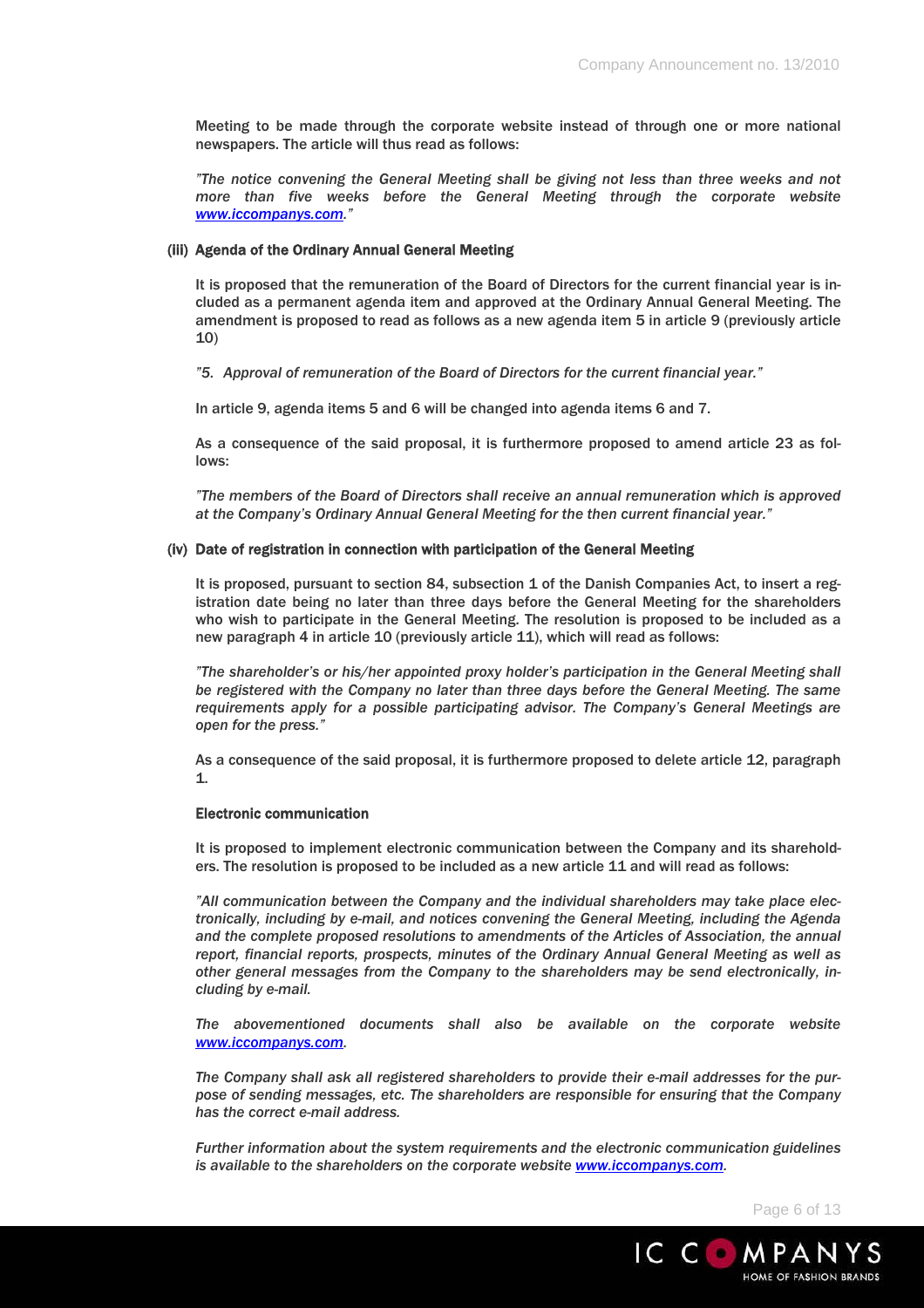*The Company may at any time as an alternative or a supplement to electronic communication choose to communicate with the shareholders by means of ordinary postal services."* 

As a consequence of the new article 11, it is proposed that article 7, paragraph 4 (previously article 8, paragraph 4) reflects that the notice of General Meeting may take place electronically. The article will thus read as follows:

*"Notice of the General Meeting shall be send to all registered shareholders in the Register of Owners either by ordinary letter to the address registered in the Register of Owners or electronically to the e-mail address provided by the shareholder pursuant to article 11, paragraph 3."* 

### (v) Age limit for members of the Board of Directors

It is proposed to specify that the members of the Board of Directors must resign from the Board when reaching the age of seventy. The resolution is proposed to be included as a new article 17, paragraph 3, which will read as follows:

*"Members of the Board of Directors shall resign from the Board at the first coming Ordinary Annual General Meeting after having reached the age of seventy."* 

The existing article 17, paragraph 3 will thus be changed into article 17, paragraph 4.

#### (vi) Specification of accounts and auditing in the articles

It is proposed to delete the sentence *"The transitional financial year runs from 1 January 2001 to 30 June 2001"* in article 26, paragraph 1.

Furthermore, it is proposed to amend the wording *"annual accounts"* to *"annual report"* in article 26, paragraph 2.

#### (vii) Amendment of the articles as a consequence of VP Securities A/S' new name

The Danish Securities Centre (Værdipapircentralen) has changed its name to VP Securities A/S and in this connection it is thus proposed to delete the word *"The Danish Securities Centre"* and replace it by *"a securities depository"* in article 6, paragraph 1 (previously article 7, paragraph 1) and by *"the securities depository"* in article 6, paragraph 2 (previously article 7, paragraph 2).

### c) Authority to the Board of Directors to issue warrants and execute share capital increases in connection hereto

It is proposed to authorise the Board of Directors to issue – without pre-emption rights to the Company's existing shareholders – warrants for subscription of shares up to a nominal value of DKK 5,000,000 (corresponding to 500,000 shares, each with a nominal value of DKK 10). Furthermore, it is proposed to authorize the Board of Directors to exercise the share capital increases necessary in connection with the exercise of the said warrants. The authority to the Board of Directors is proposed to be included in the Company's Articles of Association as a new article 5B, which will read as follows:

*"The Board of Directors shall be authorised to issue warrants in one or more portions for the subscription of shares of a nominal value of up to DKK 5,000,000 , however, adjustments in connection with regular, general adjustment procedures determined by the Board of Directors/the Executive Board may lead to a larger or smaller nominal value.* 

*The authority shall be valid until and including 27 September 2015.* 

*Existing shareholders of the Company shall have no pre-emption rights in connection with the issuance of the warrants, as said warrants shall be issued for the benefit of certain executive employees, including the Executive Board, as determined by the Board of Directors.* 

*Holders of the warrants shall have the right to subscribe for new shares at a share price no less than the market share price at the date when the warrants are granted. The Board of Directors* 

Page 7 of 13

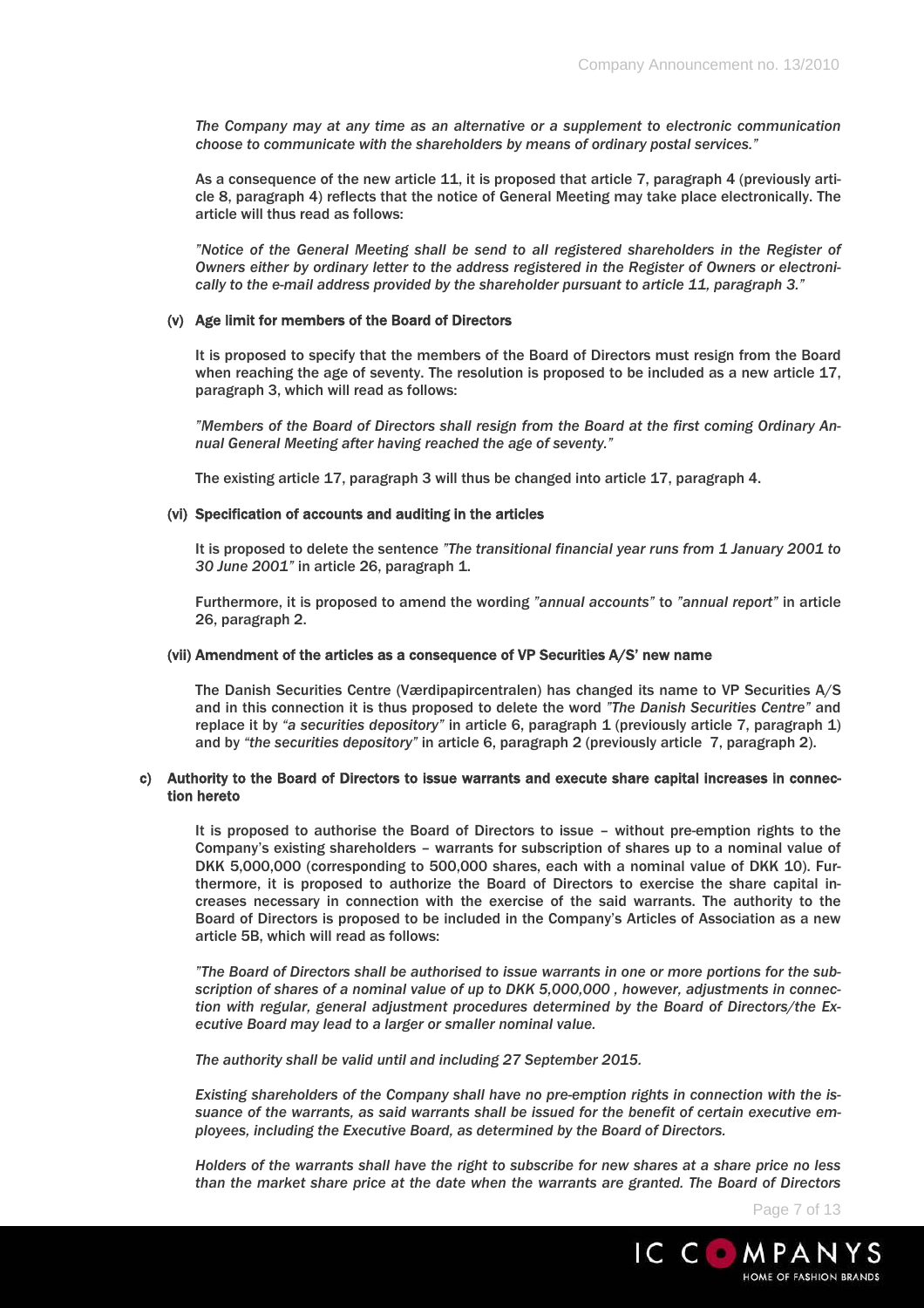*shall determine the specific terms for the warrants issued in accordance with the authority. The terms applicable for executive employees and the Executive Board may be different.* 

*The Board of Directors shall also be authorised to offer certain executive employees, including the Executive Board, to enter into agreements regarding taxation pursuant to section 7H of the Danish Tax Assessment Act provided that the legal requirements hereof are fulfilled.* 

*The Board of Directors shall be authorised during the period until and including 27 September 2015 to increase the Company's share capital by a total nominal value of up to DKK 5,000,000 in one or more portions by cash contributions in connection with the exercise of warrants. However, the above-mentioned regular, general adjustment procedures may lead to a larger or smaller nominal value which is included in this authority. Existing shareholders of the Company shall not have pre-emption rights to subscribe for new shares which are issued when exercising the warrants. The new shares shall be negotiable instruments and shall be issued to the bearer."* 

# PARTICULAR REQUIREMENTS FOR ADOPTION

The adoption of the proposed resolutions under the Agenda item 9 (a) may be passed by the affirmative vote of one shareholder. The adoption of the proposed resolutions under the Agenda items 9 (b) and 9 (c) are subject to the affirmative vote of not less than two thirds of the votes cast as well as of the voting share capital represented at the General Meeting. Other proposed resolutions on the Agenda may be adopted by simple majority.

### ADMISSION CARD AND PROXY

The shareholder must have an admission card in order to be able to participate in the Ordinary Annual General Meeting.

The Company recommends that admission cards for the Ordinary Annual General Meeting be obtained online at www.iccompanys.com, Investors. VP account number and Internet access code to online order appear from the order for admission cards sent by letter. Admission cards may also be obtained by contacting Computershare A/S by fax +45 45 46 09 98 or by returning the order for admission cards by letter to Computershare A/S. Admission cards must reach Computershare A/S no later than 22 September 2010 at 4 p.m. Danish time.

If a shareholder is unable to participate in the Ordinary Annual General Meeting, the shareholder may grant a proxy to a third party and give this party voting instructions on how to cast the votes according to the shareholder's voting entitlement. The shareholder may also grant a proxy to the Company's Board of Directors. In such an event the Company recommends that the proxy is submitted electronically at www.iccompanys.com, Investors. The proxy may also be submitted by using the proxy form sent by letter, of which the VP account number and internet access code also appear. The proxy form must be submitted electronically or reach Computershare A/S not later than 22 September 2010 at 4 p.m. Danish time.

# SHARE CAPITAL, VOTES AND ACCOUNT HOLDING BANK

The Company's share capital amounts to DKK 169,428,070 divided into shares of a nominal value of DKK 10 each.

At the Ordinary Annual General Meeting, each share of a nominal value of DKK 10 entitles the holder to one vote.

Pursuant to the Company's Articles of Association, article 11, a shareholder who has acquired shares by transfer is not entitled to exercise his/her voting rights for the shares concerned at General Meetings that has been announced before the shareholding has been registered in the Company's Register of Shareholders or before the shareholder has given notice of and documented his share acquisition. The shareholding acquired is, however, considered represented at the General Meeting notwithstanding that the voting right cannot be exercised, provided that the shares prior to the General Meeting have been registered into the Company's Register of Shareholders, or that the shareholder has given notice of and documented his share acquisition.

The account holding bank of the Company is Danske Bank.

Page 8 of 13

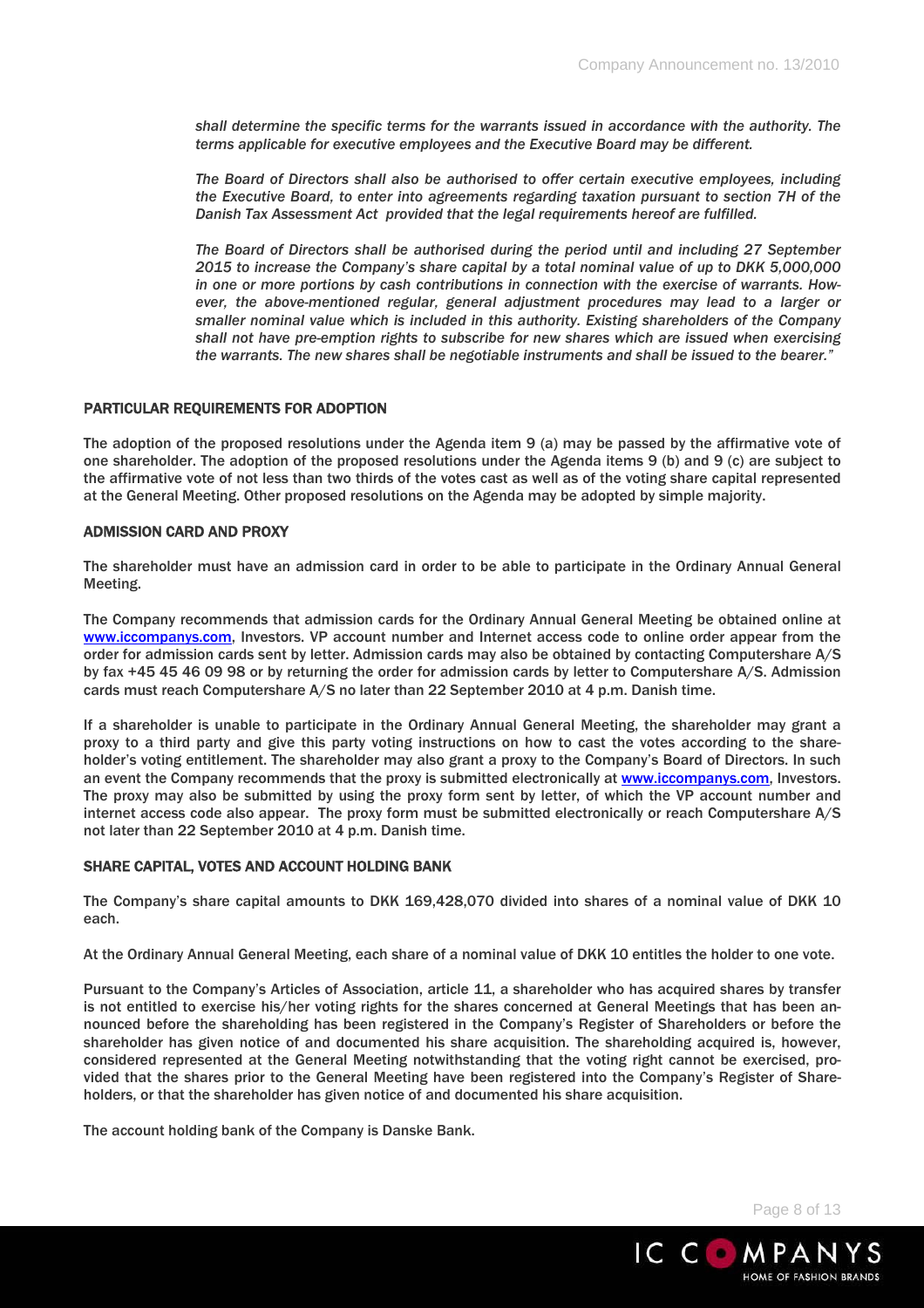### QUESTIONS FROM SHAREHOLDERS

Shareholders may submit questions in writing to the Management of the Company regarding the Agenda or documents relating to the Ordinary Annual General Meeting. Such questions in writing are send to the Company's headquarters located at Raffinaderivej 10, DK-2300 Copenhagen S, Denmark (marked "Ordinary Annual General Meeting"). Furthermore, shareholders are welcome to ask questions to the Management regarding the abovementioned documents at the Ordinary Annual General Meeting.

### GENERAL INFORMATION

The notice of the Ordinary Annual General Meeting and the Agenda with the complete proposed resolutions, including the proposed revised Articles of Association, and the audited Annual Report will be available at the corporate website www.iccompanys.com no later than three weeks before the Ordinary Annual General Meeting. Furthermore, as at 17 September 2010 the documents will also be available for inspection by shareholders at the Company's headquarters located at Raffinaderivej 10, DK-2300 Copenhagen S, Denmark.

Copenhagen, 1 September 2010

The Board of Directors IC Companys A/S Company registration no. (CVR) 62 81 64 14

Page 9 of 13

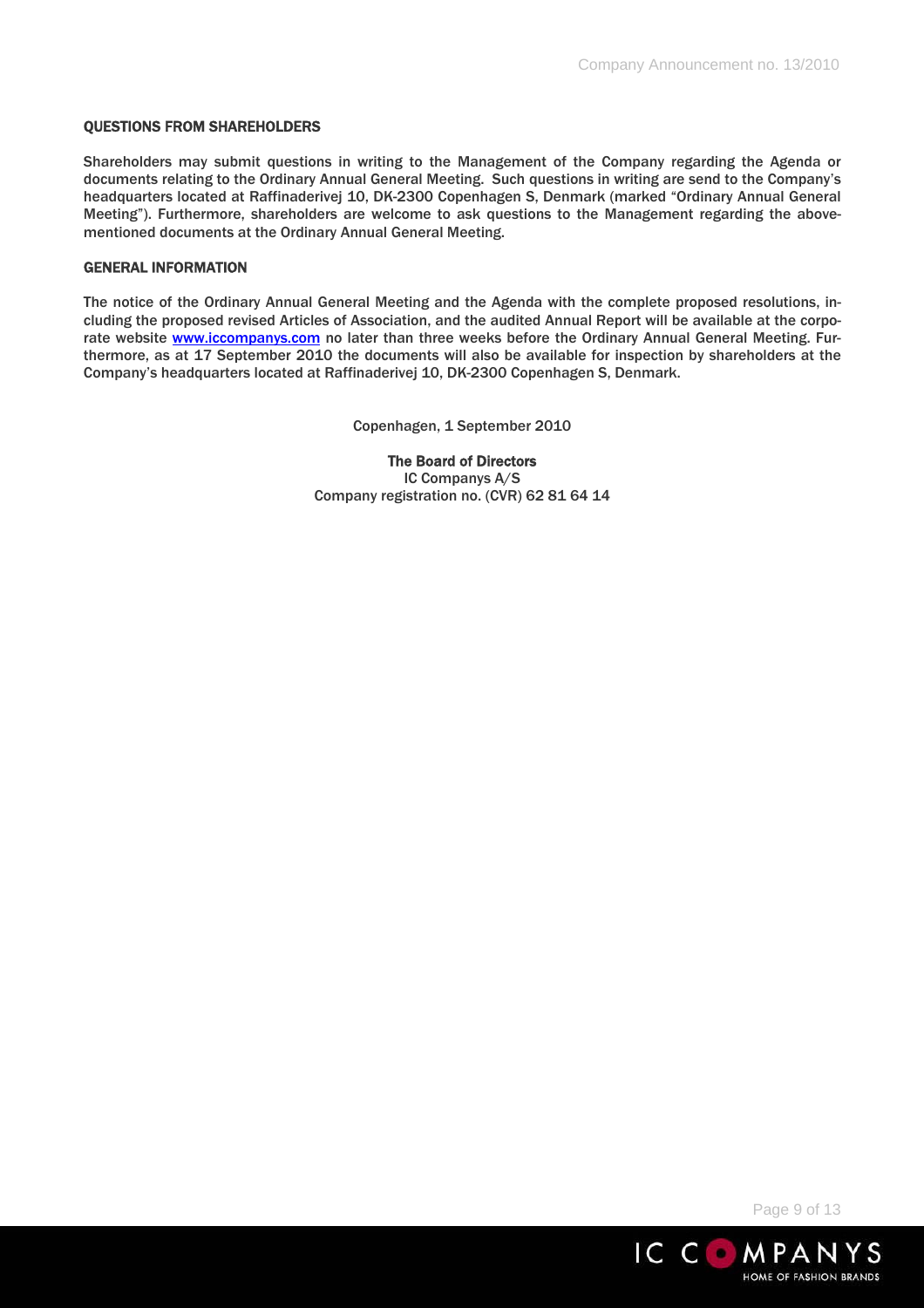# IC COMPANYS A/S REMUNERATION POLICY

In accordance with the Recommendations on Corporate Governance, the Board of Directors of IC Companys A/S has prepared this Remuneration Policy applicable to the Company's Board of Directors and the Executive Board, the said Remuneration Policy having been approved by the Ordinary Annual General Meeting on 27 September 2010.

Furthermore, IC Companys A/S has approved general guidelines for incentive pay of the Company's Board of Directors and the Executive Board. These guidelines are available on the corporate website.

# REMUNERATION OF THE BOARD OF DIRECTORS

The members of the Board of Directors receive a fixed annual fee and are not covered by any type of incentive or performance based remuneration programmes. The fee is set at a level reflecting the extent of the tasks undertaken by the Board of Directors and the responsibilities in connection hereto as well as the general market conditions. The members of the Chairmanship usually receive a higher fee than ordinary board members. The remuneration for the Board of Directors is approved annually by the Ordinary Annual General Meeting for the then current financial year.

# REMUNERATION FOR THE EXECUTIVE BOARD

The remuneration of the members of the Executive Board consists of cash salary, an annual bonus, share option programmes, a company car and other usual benefits. The Executive Board is not covered by any retirement plan nor do the members receive any retirement contributions. The aggregated value of the remuneration shall reasonably reflect the size of the company, the extent of the responsibilities of the individual executives, the value added to the Company as well as the general market conditions. The Company's bonus and share option programmes must ensure and promote the joint interests of the shareholders and the Executive Board and ensure the focus of the Executive Board on creating value for the Company.

Members of the Executive Board are subject to one-year (performance based) bonus programmes aiming to ensure that the Group's performance targets for the financial year in question are met. The bonus programmes are dependent on the achieved financial results for the Group, including revenue development, earnings capability, etc. The terms of payment of the performance dependent remuneration (bonus) are determined annually. Members of the Executive Board may receive bonuses of up to 50% of their fixed annual salary.

In order to support the Company's long-term growth, the members of the Executive Board are also included in a warrants programme in which each member of the Executive Board after each financial year may be granted warrants at a value of up to 100% of their fixed annual salary calculated by using the Black & Scholes Model. The actual number of warrants granted will depend on the Company's revenue growth and EBIT margin of the financial year in question. The granted warrants may be exercised during a period of two years after the expiry of a three-year vesting period, i.e. the warrants have a life of five years. The holder of the granted warrants has the right to subscribe for new shares in the Company at a price corresponding to the shares' market price at the date when the warrants were granted.

The Company has not assumed any obligations to pay severance payments to the members of the Executive Board upon dismissal other than payment during the period of notice which is 12 months. The Board of Directors must ensure that any possible severance payments to members of the Executive Board are fair and reflect the results achieved by the individual member of the Executive Board, the reason for the dismissal as well as the responsibilities and remuneration which the member of the Executive Board in question has had.

The Company's future agreements regarding variable remuneration (bonus and share option programmes) will clearly state that the Company has the right in certain circumstances to require repayment partly or in whole of the variable remuneration which has been paid based on information subsequently proven to be erroneous.

# DISCLOSURE OF REMUNERATION

The Company will ensure that the content of the Remuneration Policy is disclosed in the Annual Report and made available on the corporate website.

Page 10 of 13

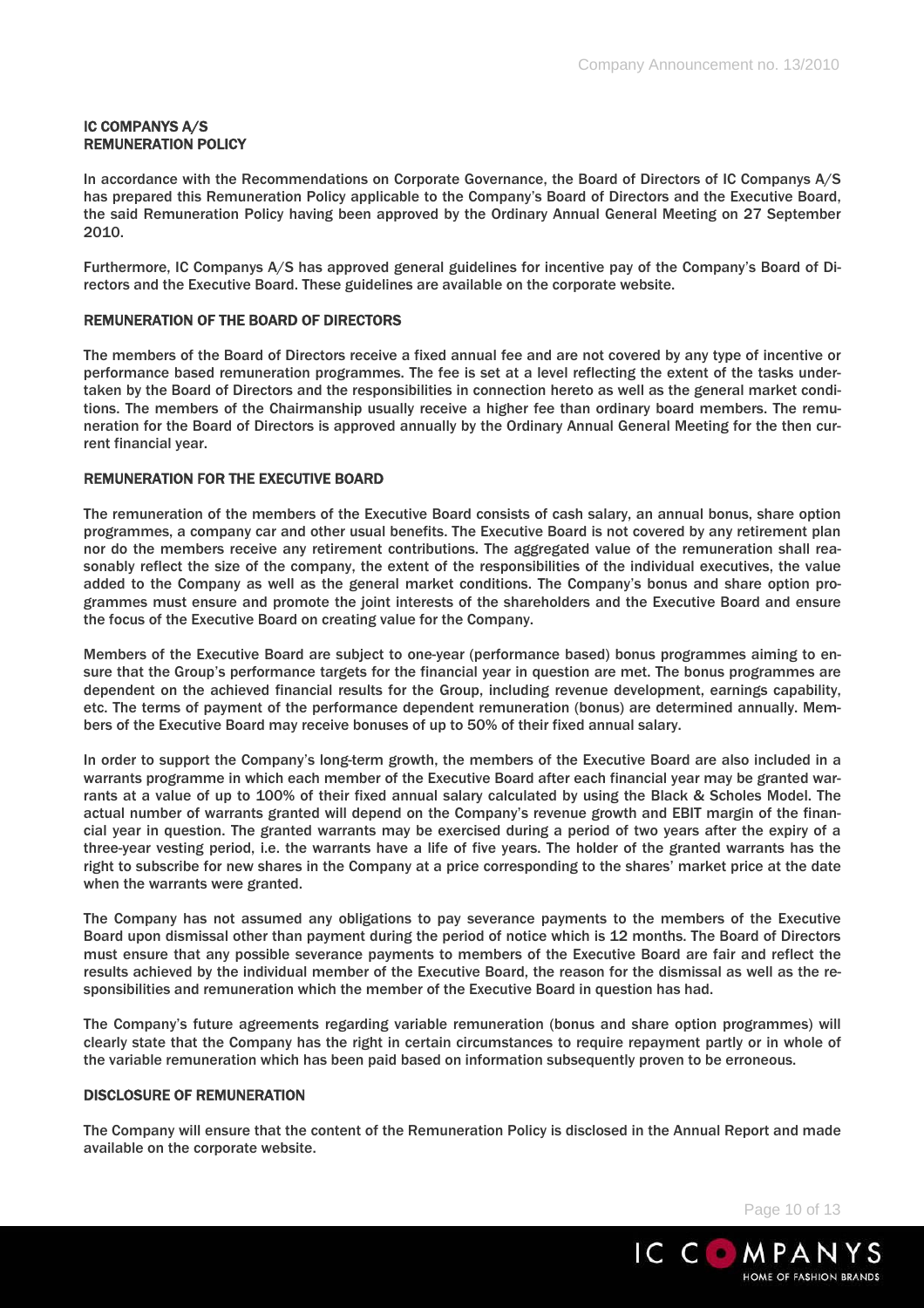The Chairman of the Board of Directors must explain and state the reasons for the remuneration policy at the Company's Ordinary Annual General Meeting.

The Annual Report must disclose information regarding the Board of Directors' and the Executive Board's aggregated specified remuneration and other material benefits. All material factors concerning share-based incentive programmes are disclosed including information about all incentive paid members and the incentive pay of the Executive Board.

All material information regarding severance payments to members of the Executive Board must be disclosed in the Annual Report.

### General guidelines regarding incentive pay for the Board of Directors and the Executive Board of IC Companys A/S

### 1. Preamble

Pursuant to section 139 of the Danish Companies Act specific agreements on incentive pay with a member of the Board of Directors or the Executive Board of a listed company shall be in accordance with the general guidelines for incentive plans as approved at the Company's General Meeting. These general guidelines shall set out the framework for the content of the plans regarding incentive pay for the Board of Directors and the Executive Board.

For a number of years, IC Companys A/S has had incentive plans for the Company's Executive Board, including warrants and share option plans. The Board of Directors of IC Companys A/S is not comprised by any incentive plans. Thus, the present guidelines apply only to plans regarding incentive pay of the Executive Board.

"Executive Board" refers to the executive officers registered with the Danish Commerce and Companies Agency.

# 2. Incentive pay

In order to support a positive development of IC Companys A/S with the aim that the Company's objectives are met and to encourage common goals for the Executive Board of IC Companys A/S and shareholders, the Board of Directors of IC Companys A/S recommends to use incentive pay of the Executive Board of IC Companys A/S.

"Incentive pay" may comprise any form of variable remuneration, such as share options, warrants, and phantom shares. Incentive pay does not only comprise share-based instruments. Bonus schemes, performance contracts and similar instruments of which the final remuneration is not predefined, also fall within these guidelines.

This entails that any form of variable remuneration that IC Companys A/S may wish to introduce to the Executive Board, shall be in accordance with the at all times effective guidelines considered and approved by the General Meeting.

Within the framework of the present general guidelines the Board of Directors decides whether a plan regarding incentive pay shall apply to the entire Executive Board, only to one member of the Executive Board or if individual plans for incentive pay are to be granted to the members of the Executive Board.

With regard to the preparation of the individual plans for incentive pay, the decision of the Board of Directors will be governed by the objectives of IC Companys A/S and with the aim to ensure that the Executive Board and the shareholders at all times have common goals. Other criteria that may influence the decision of the Board of Directors will be the historic and expected performance of the Executive Board, considerations regarding motivation and loyalty as well as the Company's situation and general development.

# 3. Share-based instruments

The value of the share-based instruments granted in a given financial year may be up to 100% of the fixed annual remuneration of the individual member of the Executive Board. The estimated present value

Page 11 of 13

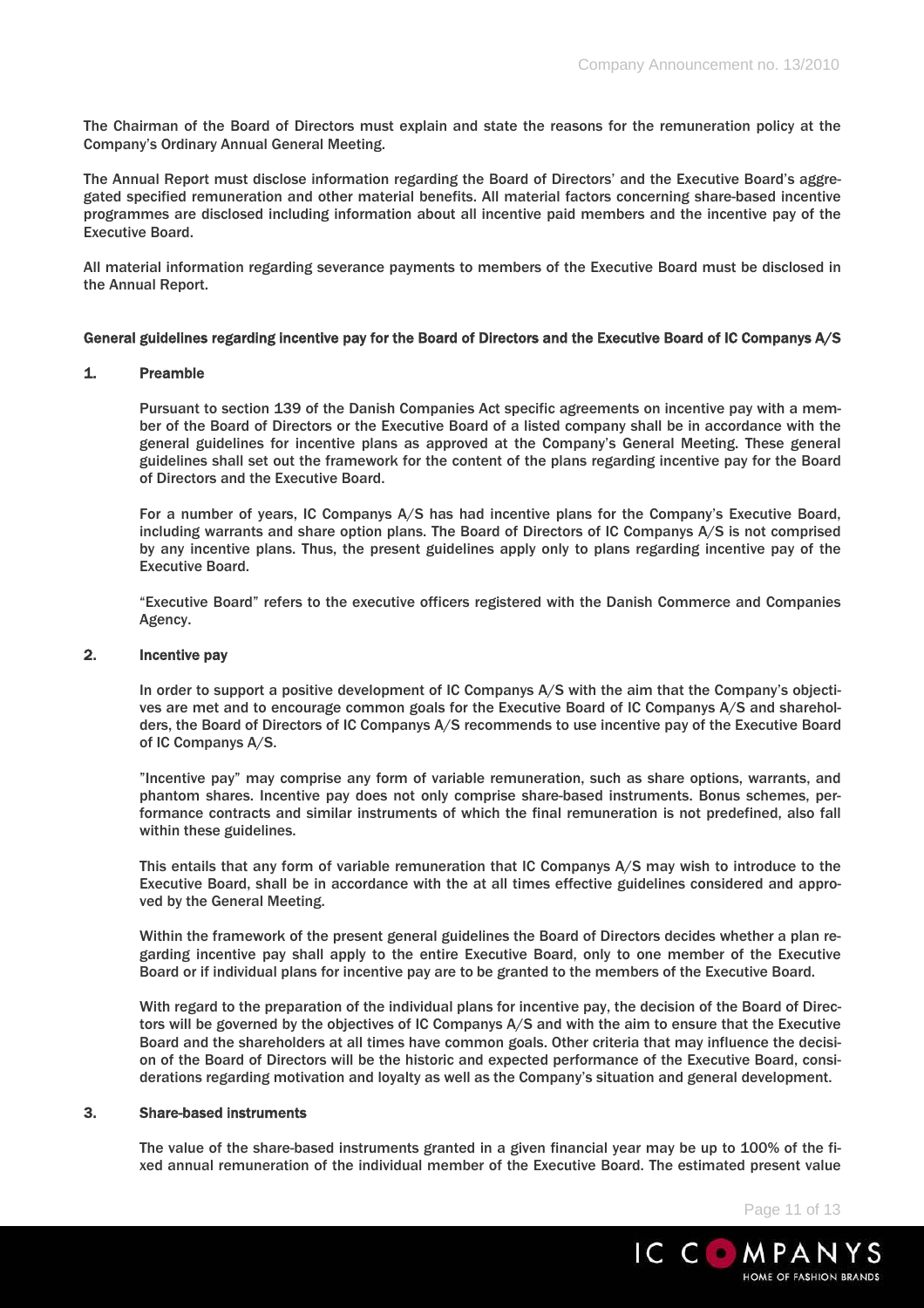of the share-based incentive plans that are subject to these guidelines, is calculated in accordance with the International Financial Reporting Standards (IFRS) – the Black & Scholes Model.

The exercise price of the share-based instrument shall not be less than the market price of the Company's shares on the day the Board of Directors made the decision.

The executive officer shall not pay for the share-based instrument unless the Board of Directors specifically decides otherwise.

The allotment can be made on terms affording the executive officer a tax rate lower than normal provided that the Company is not granted any tax deduction for the costs related to the allotment.

The share-based instruments shall not be exercised until after the publication of the Annual Report for the third financial year after the time of the allotment and shall be exercised no later than five years after the time of the allotment.

In the event that IC Companys A/S, as part of a share-based incentive plan, is to obtain shares in order to meet the obligations under the plan for incentive pay, such shares may be obtained through a buy back of own shares and through IC Companys A/S' holding of own shares.

### 4. Non-share-based instruments

A non-share-based instrument, most often in the form of a bonus scheme or a performance contract, may have a term of one or several years and/or be subject to a specific event occurring in relation to IC Companys A/S, including divestment of acquisitions of key business areas or the like. Non-share-based instruments include retention bonus, loyalty bonus or the like.

Payments according to a non-share-based incentive plan are subject to full or partial fulfillment of the conditions and objectives defined in the incentive plan in question. These may comprise personal targets linked to the performance of the executive officer in question, IC Company A/S' performance, performance in one or more business units under IC Companys A/S or the occurrence of a relevant event.

In terms of payment according to non-share-based incentive plans for the Executive Board, these allow members of the Executive Board to receive a bonus per financial year of up to 50% of the member's fixed annual remuneration.

# 5. Amendments to and discontinuation of incentive programmes

The Board of Directors is entitled to amend or discontinue one or more incentive plans introduced in accordance with these guidelines. Assessment to this effect must include the criteria forming the basis of the establishment of the plan. Such amendments may only be effected within the scope of these guidelines. More extensive amendments are subject to approval by the General Meeting.

#### 6. Publicity and commencement

Subject to the General Meeting's approval of the general guidelines regarding incentive pay, a provision is included in the Company's Articles of Association, stipulating that the General Meeting has adopted guidelines for incentive pay for the Executive Board, cf. section 139 of the Danish Companies Act.

Following approval at IC Companys A/S' Ordinary Annual General Meeting on 27 September 2010, the guidelines will without undue delay be published on the website of IC Companys A/S (www.iccompanys.com) with indication of the date of approval by the General Meeting.

If the General Meeting at a later point in time adopts amendments to the guidelines, specific incentive agreements shall no longer be made in accordance with the guidelines previously approved.

Such amendments to the guidelines will also without undue delay be published on the website of IC Companys A/S (www.iccompanys.com) with indication of the date of approval of the General Meeting.

Specific agreements on incentive pay must be concluded no earlier than on the day after the approved guidelines have been published on the website of IC Companys A/S (www.iccompanys.com).

Page 12 of 13